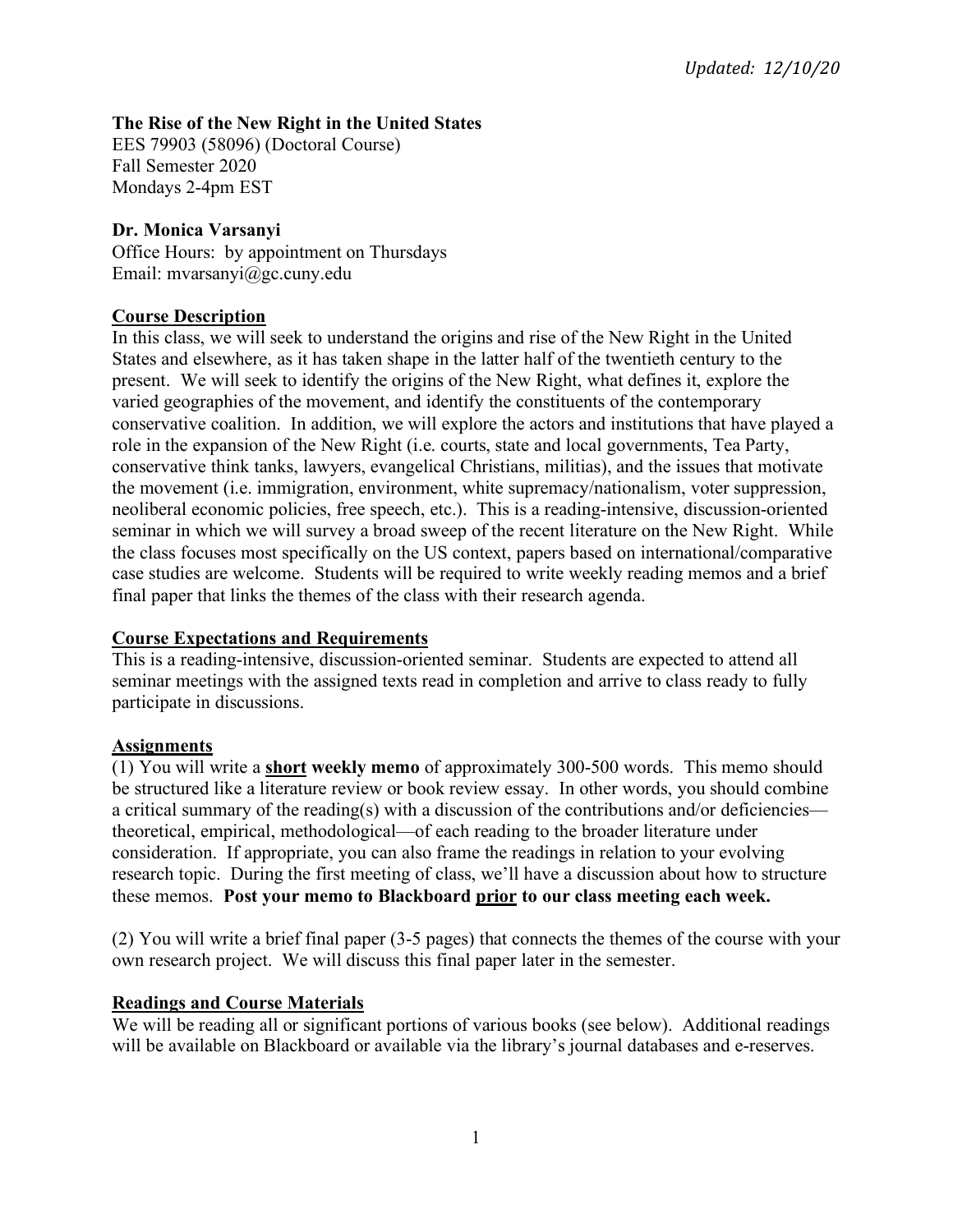# **COURSE OUTLINE**

# **1. August 31: Introduction**

# *September 7: NO CLASS*

## **2. September 14: Origins**

Joseph Lowndes. 2009. *From the New Deal to the New Right: Race and the Southern Origins of Modern Conservatism*. Yale University Press.

Jane Mayer, 2017. *Dark Money: The Hidden History of the Billionaires Behind the Rise of the Radical Right*. New York: Anchor. Preface, Introduction, and Part One: "Weaponizing Philanthropy: The War of Ideas, 1970-2008" (pp. xi-194) and Chapter 14, "Selling the New Koch: A Better Battle Plan" (pp. 435-465).

*Additional suggested readings:*

- Schickler, Eric. 2016. *Racial Realignment The Transformation of American Liberalism, 1932–1965.*  Princeton University Press.
- Glenn, Brian J, and Steven Teles. 2009. *Conservatism and American Political Development*. Oxford; New York, N.Y.: Oxford University Press.
- Phillips, Kevin. 2014. *The Emerging Republican Majority*. Princeton University Press.
- Neil Gross, Thomas Medvetz, and Rupert Russell. 2011. "The Contemporary American Conservative Movement," *Annual Review of Sociology* 37 (1): 325–335.
- Corey Robin. 2011. *The Reactionary Mind: Conservatism from Edmund Burke to Sarah Palin*. Oxford University Press.
- Michael Roberto. 2018. *The Coming of the American Behemoth: The Origins of Fascism in the United States: 1920-1940*. Monthly Review Press.
- Rick Perlstein. 2020. *Reaganland: America's Right Turn 1976-1980*. Simon and Schuster.

## **3. September 21: Neoliberalism**

David Harvey, 2007. *A Brief History of Neoliberalism.* Oxford University Press. ALL

Monica Prasad, 2018. *Starving the Beast: Ronald Reagan and the Tax Cut Revolution*. Russell Sage Foundation. Intro, conclusion, and other chapters as desired.

*Additional suggested readings:*

• Monica Prasad, 2006. *The Politics of Free Markets: The Rise of Neoliberal Policies in Britain, France, Germany, and the United States*. University of Chicago Press.

## *September 28: NO CLASS*

## **4. Tuesday, September 29: Geographies of the Right 1**

Lisa McGirr. 2015. *Suburban Warriors: The Origins of the New American Right.* Princeton University Press

Kevin M. Kruse. 2007. *White Flight: Atlanta and the Making of Modern Conservatism*. Princeton University Press.

*Additional suggested readings:*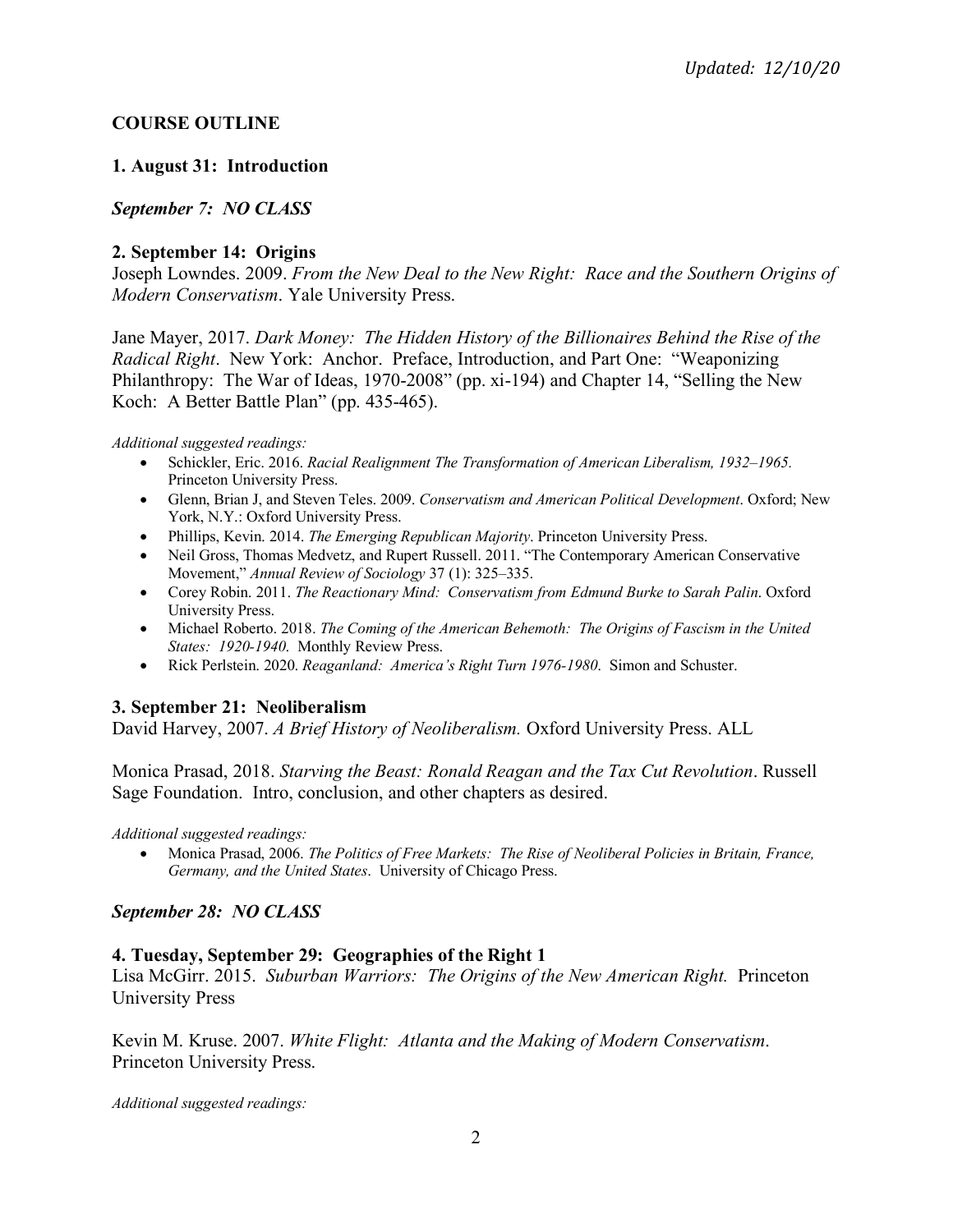• David R. Roediger, 2006. *Working Toward Whiteness: How America's Immigrants Became White: The Strange Journey from Ellis Island to the Suburbs.* Basic Books.

### **5. October 5: The Christian Right**

Daniel Williams. 2010. *God's Own Party: The Making of the Christian Right*. Oxford University Press.

*Additional suggested readings:*

- Thomas Kidd. 2020. *Who is an Evangelical?: The History of a Movement in Crisis*. Yale University Press.
- Bethany Moreton. 2010. *To Serve God and Wal-Mart: the Making of Christian Free Enterprise*. Harvard University Press.
- Lewis, Andrew R. 2019. "The Inclusion Moderation Thesis: The U.S. Republican Party and the Christian Right." *Oxford Research Encyclopedia of Politics* https://doi.org/10.1093/acrefore/9780190228637.013.665 [doi.org]
- Dochuk, Darren. 2012. *From Bible Belt to Sunbelt: Plain-Folk Religion, Grassroots Politics, and the Rise of Evangelical Conservatism*. W. W. Norton & Company, 2012.
- Heath Brown. 2020. *Homeschooling the Right: How Conservative Education Activism Erodes the State*. Columbia University Press.

## *October 12: NO CLASS*

### **6. Wednesday, October 14: Geographies of the Right 2**

Bonds, A., & Inwood, J. 2016. Beyond White Privilege: Geographies of White Supremacy and Settler Colonialism. *Progress in Human Geography*, 40(6), 715–733.

Inwood, J. 2012. "Righting Unrightable Wrongs: Legacies of Racial Violence and the Greensboro Truth and Reconcilation Commission." *Annals of the Association of American Geographers*. 102 (6) 1450-1468.

Inwood, J. 2015. "Neoliberal Racism: The "Southern Strategy" and the Expanding Geographies of White Supremacy." *Journal of Social and Cultural Geography*, 16 (4) 1-17.

Inwood, J. 2012. "Geographies of Race in the American South: The Continuing Legacies of Jim Crow Segregation." *Southeastern Geographer* 51 (4) 564-577. [[this is OK, but not great]]

Pulido, Laura. 2015. "Geographies of Race and Ethnicity I: White Supremacy vs White Privilege in Environmental Racism Research" *Progress in Human Geography*, pp. 809-817. [[assign her 2000 article instead]]

## *October 19: NO CLASS*

## **7. October 26: Postneoliberalism?**

Jeff Maskovsky and Sophie Bjork-James. 2020. *Beyond Populism: Angry Politics and the Twilight of Neoliberalism*. West Virginia University Press.

David Brooks. 7 August 2020. "Where do Republicans go from here?" *New York Times*: https://www.nytimes.com/2020/08/07/opinion/sunday/republican-party-trump-2020.html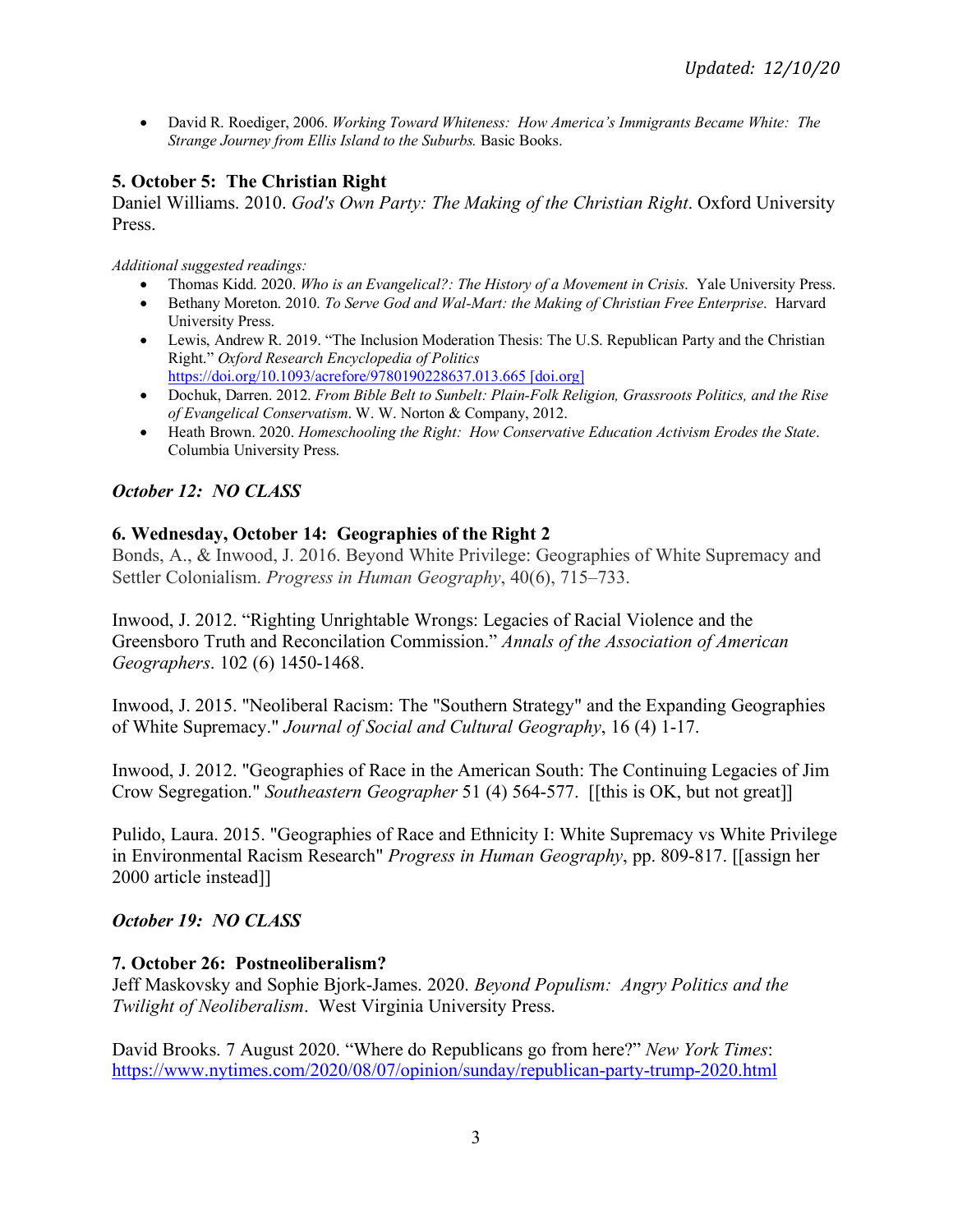### **8. November 2: Voter Suppression**

Carol Anderson. 2018. *One Person, No Vote: How Voter Suppression is Destroying our Democracy*. Bloomsbury Publishing.

Ari Berman. 2015. *Give us the Ballot: The Modern Struggle for Voting Rights in America*. Picador Books.

*Additional suggested readings:*

• Jim Rutenberg (September 30, 2020) "The Attack on Voting: How President Trump's false claim of voter fraud is being used to disenfranchise Americans." *The New York Times*. https://www.nytimes.com/2020/09/30/magazine/trump-voterfraud.html?action=click&module=Spotlight&pgtype=Homepage

#### **9. November 9: Tea Party**

Katherine Cramer. 2016. *The Politics of Resentment: Rural Consciousness in Wisconsin and the Rise of Scott Walker*. University of Chicago Press

Wendy Brown, 2019. *In the Ruins of Neoliberalism: The Rise of Antidemocratic Politics in the West*. Columbia University Press.

#### **10. November 16: State Activism**

Alexander Hertel-Fernandez, 2019. *State Capture: How Conservative Activists, Big Businesses, and Wealthy Donors Reshaped the American States—and the Nation*. Oxford University Press.

Ben Merriman, 2019. *Conservative Innovators: How States are Challenging Federal Power*. University of Chicago Press.

#### **11. November 23: Immigration and Nativism**

Nandita Sharma. 2020. *Home Rule: National Sovereignty and the Separation of Natives and Migrants*. Duke University Press.

Daniel Denvir. 2020. *All American Nativism: How the Bipartisan War on Immigrants Explains Politics as We Know It.* New York: Verso Press.

The *New York Times Daily* Podcast. August 19, 2019. "Bankrolling the anti-immigration movement: Much of the money behind the movement can be traced to one heiress who made it her life's work to keep immigrants out of America": https://www.nytimes.com/2019/08/19/podcasts/the-daily/immigration-cordelia-scaife-may.html

*Additional suggested readings:*

- Jenna Loyd and Alison Mountz, 2018. *Borders, Boats, Bases: Race, the Cold War, and the Rise of Migration Detention in the United States*. University of California Press.
- John Hultgren, 2015. *Border Walls Gone Green: Nature and Anti-immigrant Politics in America*. University of Minnesota Press.
- Erika Lee, 2019. *America for Americans: A History of Xenophobia in the United States*. Basic Books.